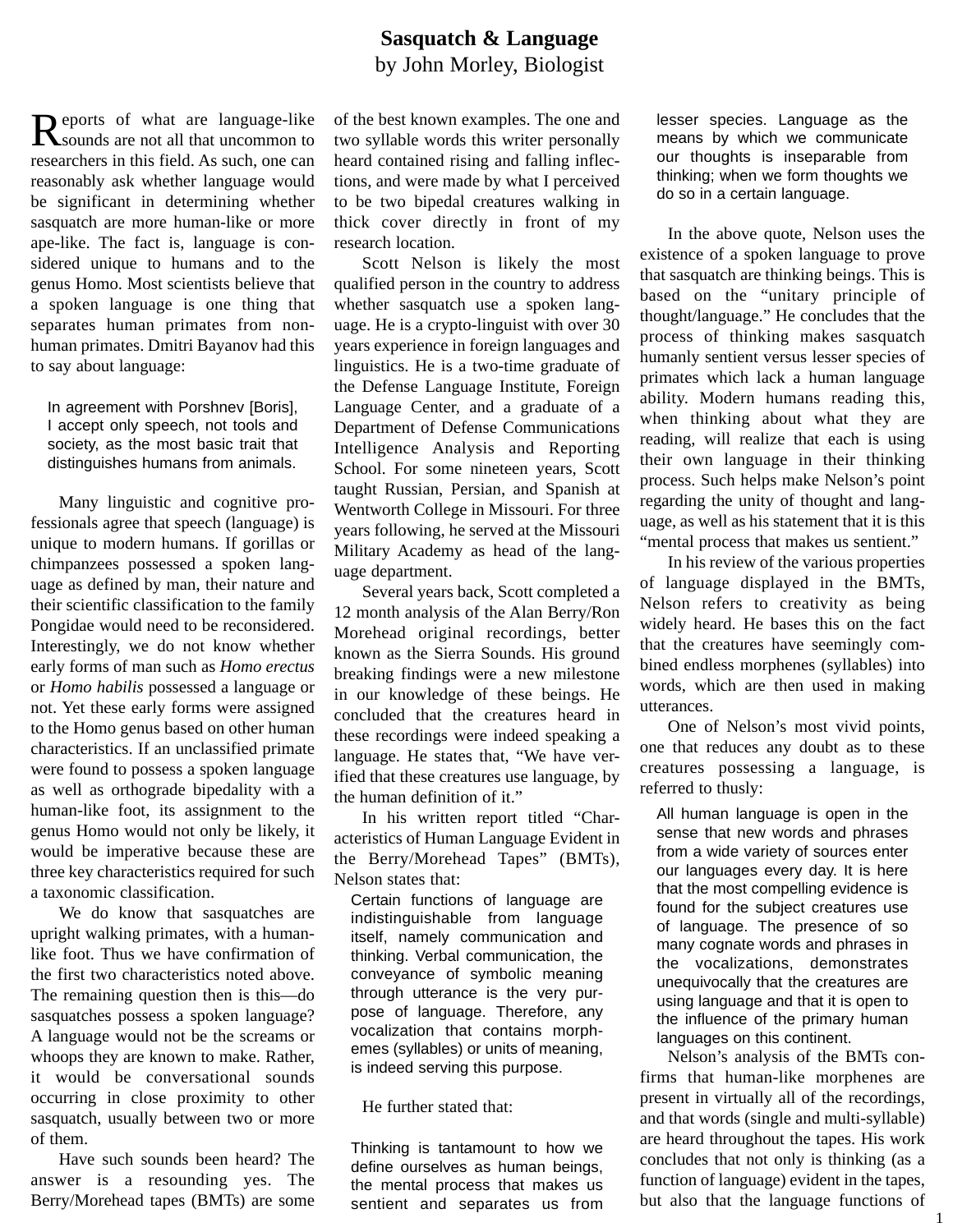intimidation, persuasion, instruction, and emotional expression are heard in the tapes. He acknowledges that we do not have knowledge of the various intuitive symbols (words) used within the sasquatch language. For example we do not know their word for "tree." However, the language process by which they refer to trees, other animals, humans, and the other objects within their environment will function as it does for all languages used by modern humans.

Having now established that sasquatches possess an articulated language, we are now able to address, identify, and define the physical anatomy necessary for them to have a language.

First, they would need greatly improved respiratory control such as found in modern day humans, but lacking in modern day apes. Without such control of breathing, humans would only be capable of short unmodulated utterances like those of living, non-human primates. Humans were able to achieve independent breathing by becoming bipedal. Bipedality frees the upper arms and thorax from involvement with locomotion, thereby permitting breathing independent of locomotion.

In addition to improved breathing, there are the essential physical attributes of the supralaryngeal vocal tract (SVT), which affect the extent to which a subject is able to produce sounds. Drs. Philip Lieberman and Robert McCarthy have written extensively regarding this subject. Lieberman is the Fred M. Seed Professor of Cognitive and Linguistic Sciences at Brown University, where he also is Professor of Anthropology. McCarthy is Assistant Professor in the Department of Anthropology at Florida Atlantic University. Their studies have shown that there is an optimal ratio between the horizontal and vertical portions of the SVT which facilitates the full range of sounds produced by modern humans. This ratio is numerically expressed as 1:1. Their research found that if the horizontal leg of the SVT is longer than the vertical leg, the subject is less capable of a full range of sounds.

Lieberman and McCarthy wrote that:

Humans achieve the 1:1 SVT ratio between the ages of 6 to 8 years. Only at this point are we able to

produce the quantal vowels [i], [u], and [a], whose formant frequency patterns make them resistant to auditory confusion and, paradoxically, have stable formant frequency patterns that resist slight errors in articulation. In particular the vowel [i] is an ideal acoustic index of the length of a speaker's vocal tract—a factor necessary for deriving the phonemes encoded in the flow of speech. Without these quantal vowels, speech would still be possible, but less effective.



In chimpanzees the hyoid bone and larynx are positioned high in the throat, at or near the base of the mandible, and the tongue is long and largely restricted to the oral cavity, resulting in a disproportionately shaped SVT. In modern humans the hyoid bone and larynx are low in the throat, well below the lower border of the mandible, and the tongue is large and only partially located in the oral cavity, resulting in an equally proportioned SVT.

Dr. Lynn Kirlin, a professor of electrical engineering at Wyoming University, was the first to analyze the BMTs. He wrote in reference to the quantal vowels:

The literature dealing with speech production and the evolution of the necessary vocal tract reveals that the tracts of non-human anthropoids are very different in that, when body size is normalized, human tracts are considerably longer. This results from the fact that human vocal chords are low in the neck, where as others are immediately at the rear of the oral cavity. This difference allows human-like tracts to produce certain unique plosive consonants (g), (k), for example, and formant sets as in the vowels (i), (a), and (u). Since (g) is used in the "gob" phrase on the tape, it cannot be produced by a known non-human-like anthropoid tract. That is, the speaker is either human or has a human-like tract.

It is important to emphasize that the quantal vowels are further evidence of the required 1:1 SVT ratio. They are important to the creation of the phonemes used in language. Scott Nelson in his analysis of the BMTs said this about phonemes:

Not only are phonemes present in the vocalizations, but they are so phonetically similar to human phonemes that we must conclude they are articulated (modified) by the same apparatus as that of humans, i.e., with the tongue, lips and teeth.

Because it is reasonable to anticipate significantly increased chest dimensions with an associated increase in lung capacity, together with a likely larger SVT, sasquatches may be able to produce sounds which humans are incapable of making. These could take the form of dual tones, where the fundamental tone has a higher secondary harmonic component. I have a sasquatch recording in which such a harmonic is heard. If the larynx (vertical leg) is longer and larger than that possessed by humans (studies indicate this could be true), then they may also be capable of sound frequencies much lower than those produced by the human male. These could take the form of infrasound, or unheard frequencies below 20 Hz.

Related to lung capacity and larynx length, Dr. Greg Bambenek heard a scream while on a research trip to the Skookum Meadows with the BFRO in 2000. His report reads:

This scream was like nothing I have ever heard. I estimated it to be about 100 yards away, but its volume, timbre, and presence was unbelievable. Within the scream I could hear the tympani of a large volume of air being released to manufacture this scream. The quality of this sound had to have been made by an animal with very large lungs, much larger than human lungs and vocal cords. It filled the woods and pushed me back against the bumper [of his vehicle] and vibrated my chest wall and pants' legs. I was stunned.

A previous study by Drs. Jorge C. Lucero and Laura L. Koenig, 2005, further spoke to the physiological size of